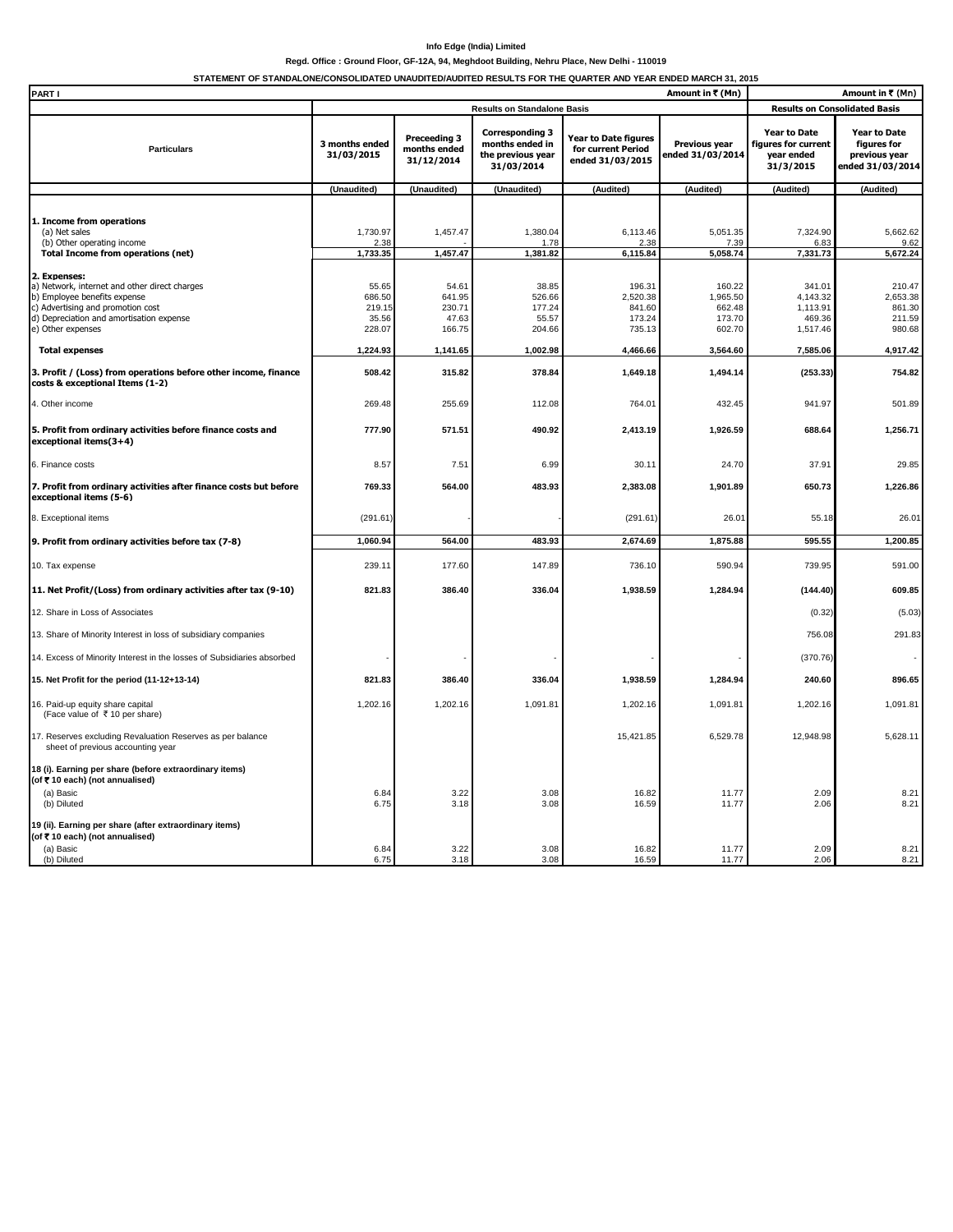| <b>PART II</b>                                                                                                                                                                                    |                              |                                            |                                                                              |                                                                       |                                   |
|---------------------------------------------------------------------------------------------------------------------------------------------------------------------------------------------------|------------------------------|--------------------------------------------|------------------------------------------------------------------------------|-----------------------------------------------------------------------|-----------------------------------|
| STATEMENT OF STANDALONE/CONSOLIDATED UNAUDITED/AUDITED RESULTS FOR THE QUARTER AND YEAR ENDED MARCH 31, 2015                                                                                      |                              |                                            |                                                                              |                                                                       |                                   |
| <b>Particulars</b>                                                                                                                                                                                | 3 months ended<br>31/03/2015 | Preceeding 3<br>months ended<br>31/12/2014 | <b>Corresponding 3</b><br>months ended in<br>the previous year<br>31/03/2014 | <b>Year to Date figures</b><br>for current Period<br>ended 31/03/2015 | Previous year<br>ended 31/03/2014 |
| A. PARTICULARS OF SHAREHOLDING                                                                                                                                                                    |                              |                                            |                                                                              |                                                                       |                                   |
| 1. Public Shareholding:<br>- Number of shares<br>- Percentage of Shareholding                                                                                                                     | 67.553.321<br>56.19          | 66,884,068<br>55.64                        | 54,097,889<br>49.55                                                          | 67,553,321<br>56.19                                                   | 54,097,889<br>49.55               |
| 2. Promoters and Promoter Group Shareholding<br>(a) Pledged/Encumbered                                                                                                                            |                              |                                            |                                                                              |                                                                       |                                   |
| - Number of shares<br>- Percentage of shares (as a % of the total shareholding of<br>promoter and promoter group)<br>- Percentage of shares (as a % of the total share capital<br>of the company) |                              |                                            |                                                                              |                                                                       |                                   |
| (b) Non-encumbered<br>- Number of shares                                                                                                                                                          | 52,662,838                   | 53,332,091                                 | 55,083,135                                                                   | 52,662,838                                                            | 55,083,135                        |
| - Percentage of shares (as a % of the total shareholding of<br>promoter and promoter group)                                                                                                       | 100.00                       | 100.00                                     | 100.00                                                                       | 100.00                                                                | 100.00                            |
| - Percentage of shares (as a % of the total share capital<br>of the company)                                                                                                                      | 43.81                        | 44.36                                      | 50.45                                                                        | 43.81                                                                 | 50.45                             |

| <b>Particulars</b>                                                                                                                                                                          | 3 months ended<br>31/3/2015 |
|---------------------------------------------------------------------------------------------------------------------------------------------------------------------------------------------|-----------------------------|
| <b>B. INVESTOR COMPLAINTS</b><br>Pending at the beginning of the quarter<br>Received during the quarter<br>Disposed of during the quarter<br>Remaining unresolved at the end of the quarter | Nil<br>Nil<br>Nil<br>Nil    |

|                                           |                                    | <b>On Standalone Basis</b> |                     | <b>On Consolidated Basis</b> |                   |  |
|-------------------------------------------|------------------------------------|----------------------------|---------------------|------------------------------|-------------------|--|
| <b>Statement of Assets and Liabilites</b> |                                    | As at<br>31/03/2015        | As at<br>31/03/2014 | As at 31/03/2015             | As at 31/03/2014  |  |
|                                           |                                    | (₹ Mn)                     | (₹ Mn)              | (そ Mn)                       | (₹ Mn)            |  |
| A. EQUITY AND LIABILITIES                 |                                    |                            |                     |                              |                   |  |
| (1) SHAREHOLDER'S FUNDS                   |                                    |                            |                     |                              |                   |  |
| (a) Share capital                         |                                    | 1,202.16                   | 1,091.81            | 1,202.16                     | 1,091.81          |  |
| (b) Reserves and surplus                  |                                    | 15,421.85                  | 6,529.78            | 12,948.98                    | 5,628.11          |  |
|                                           | Sub-total -Shareholders' Funds     | 16,624.01                  | 7,621.59            | 14,151.14                    | 6,719.92          |  |
|                                           |                                    |                            |                     |                              |                   |  |
| (2) MINORITY INTEREST                     |                                    |                            |                     | 4.188.28                     | 1,392.20          |  |
| (3) NON-CURRENT LIABILITIES               |                                    |                            |                     |                              |                   |  |
| (a) Long-term borrowings                  |                                    | 2.82                       | 4.38                | 2.82                         | 4.38              |  |
| (b) Long-term provisions                  |                                    |                            |                     | 20.91                        | 7.83              |  |
| (c) Other long term liabilities           |                                    | 64.95                      | 52.30               | 113.67                       | 59.55             |  |
|                                           |                                    |                            |                     |                              |                   |  |
|                                           |                                    |                            |                     |                              |                   |  |
|                                           | Sub-total -Non current liabilities | 67.77                      | 56.68               | 4,325.68                     | 1,463.96          |  |
| (4) CURRENT LIABILITIES                   |                                    |                            |                     |                              |                   |  |
| (a) Trade payables                        |                                    | 435.79                     | 345.42              | 1,109.52                     | 489.37            |  |
| (b) Other current liabilities             |                                    | 1.840.61                   | 1.467.67            | 2,126.59                     | 1.624.76          |  |
| (c) Short-term provisions                 |                                    | 452.35                     | 323.97              | 455.94                       | 301.86            |  |
|                                           | Sub-total -current liabilities     | 2,728.75                   | 2,137.06            | 3,692.05                     | 2,415.99          |  |
|                                           | TOTAL - EQUITY AND LIABILITIES     | 19,420.53                  | 9,815.33            | 22,168.87                    | 10,599.87         |  |
|                                           |                                    |                            |                     |                              |                   |  |
| <b>B. ASSETS</b>                          |                                    |                            |                     |                              |                   |  |
| <b>Goodwill on Consolidation</b>          |                                    |                            |                     | 1,462.01                     | 563.77            |  |
| (1) NON-CURRENT ASSETS                    |                                    |                            |                     |                              |                   |  |
| (a) Fixed Assets                          |                                    | 934.86                     | 951.49              | 4,416.41                     | 1,024.52          |  |
| (b) Non-current investments               |                                    | 5,409.67                   | 3,621.29            | 1,129.56                     | 1,085.04          |  |
| (c) Deferred tax assets                   |                                    | 63.72                      | 63.54               | 63.68                        | 63.53             |  |
| (d) Long term loans and advances          |                                    | 112.63                     | 159.17              | 179.08                       | 212.31            |  |
| (e) Other non-current assets              |                                    | 56.14                      | 0.76                | 58.23                        | 8.43              |  |
|                                           | Sub-total -Non-current assets      | 6,577.02                   | 4,796.25            | 5,846,96                     | 2,393.83          |  |
| (2) CURRENT ASSETS                        |                                    |                            |                     |                              |                   |  |
| (a) Current investments                   |                                    | 8,973.19                   | 2.530.56            | 10,615.55                    | 4,295.01          |  |
| (b) Trade receivables                     |                                    | 97.69                      | 50.34               | 237.33                       | 91.67             |  |
| (c) Cash and bank balances                |                                    | 3,007.49                   | 2,311.21            | 3,582.28                     | 3,071.71          |  |
| (d) Short-term loans and advances         |                                    | 155.39                     | 63.77               | 307.39                       | 107.05            |  |
| (e) Other current assets                  | Sub-total -current assets          | 609.75<br>12,843.51        | 63.20<br>5,019.08   | 117.35<br>14,859.90          | 76.83<br>7,642.27 |  |
|                                           |                                    |                            |                     |                              |                   |  |
|                                           | <b>TOTAL -ASSETS</b>               | 19,420.53                  | 9,815.33            | 22,168.87                    | 10,599.87         |  |

**Notes:-**

1. The above Statement of results were reviewed by the Audit Committee and approved by the Board of Directors in their respective meetings held on May 29, 2015.

2. The Board of Directors has recommended a final dividend of ₹ 2.00 per share subject to the approval of the shareholders in the ensuing Annual General Meeting . This is in addition to the interim dividend of  $\bar{\tau}$  1.00 per share paid during the year.

3. The Company has considered business segment as the primary segment. The company is primarily in the business of internet based service delivery operating in four service verticals<br>through web portals in respective verti information is required to be disclosed